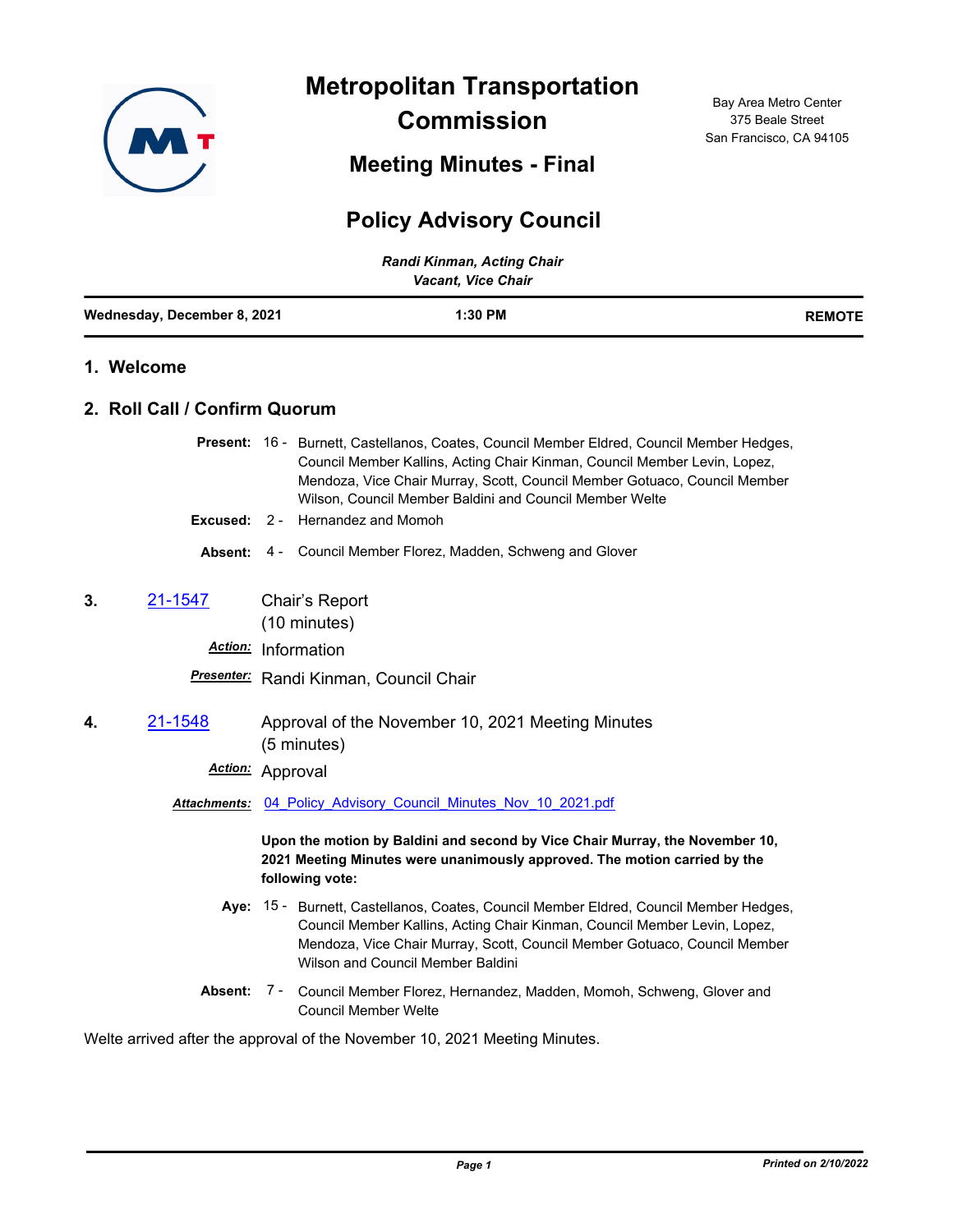## **5. Public Comments / Other Business**

- **6.** [21-1549](http://mtc.legistar.com/gateway.aspx?m=l&id=/matter.aspx?key=23142) Subcommittee Reports (10 minutes)
	- *Action:* Information

## *Presenter:* Veda Florez, Policy Advisory Council Equity & Access Subcommittee Chair and Adina Levin, Policy Advisory Council Fare Coordination and Integration

- Subcommittee Chair
- **7.** [21-1553](http://mtc.legistar.com/gateway.aspx?m=l&id=/matter.aspx?key=23146) MTC Mentorship/Internship Program Update

Summary of both the scaled down college mentorship program as well as recruitment and selections for the Bay Area Summer Academy pilot program, along with plans for summer of 2022.

- *Action:* Information
- *Presenter:* Kỳ-Nam Miller and John Kannegieser
- Attachments: 07i MTC Mentorship-Internship Program Update Summary Sheet.p df 07ii Summer 2021 Pathways to Government College Mentorship a nd Bay Area High School Summer Academy.pdf
- **8.** [21-1554](http://mtc.legistar.com/gateway.aspx?m=l&id=/matter.aspx?key=23147) Pre-Work Planning Session (45 minutes)

Discussion soliciting input on lessons learned, best practices, and suggestions to the incoming Council on how best to leverage the opportunity to serve as an advisor.

- *Action:* Information
- *Presenter:* Randi Kinman, Council Chair

*Attachments:* [08\\_Pre-Work Planning\\_Session.pdf](http://mtc.legistar.com/gateway.aspx?M=F&ID=f87ecd9d-a09a-4bf4-a22e-555ecef3b5a7.pdf)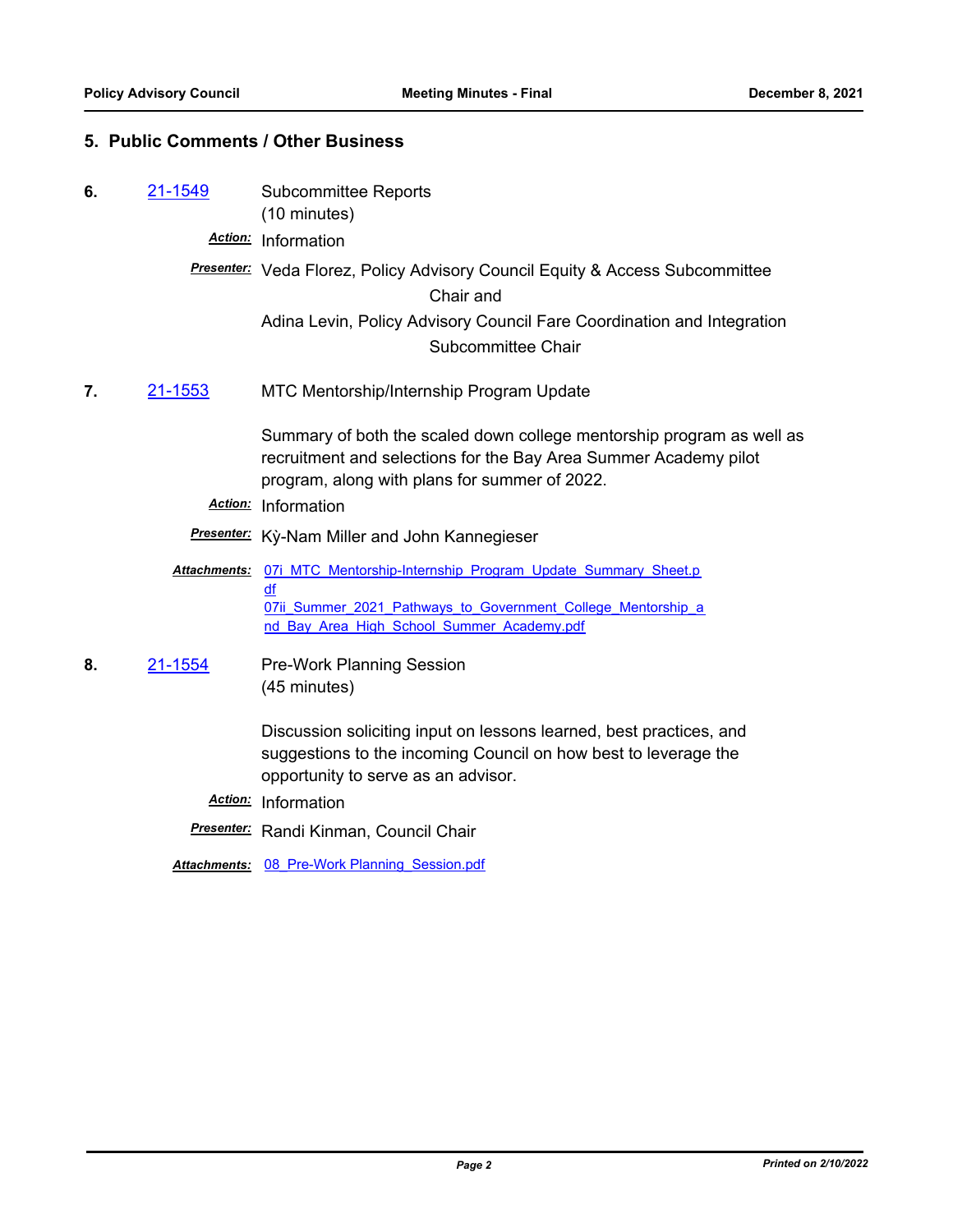| 9.<br><u>21-1555</u>  | Metropolitan Transportation Commission Listening Session: Regional<br>Revenue Measure: Focus on Transportation<br>(30 minutes)                        |
|-----------------------|-------------------------------------------------------------------------------------------------------------------------------------------------------|
|                       | Update on transportation-focused revenue measure listening session<br>(remote) to be held on Monday, December 13, 2021, from 2:00 p.m. - 4:00<br>p.m. |
|                       | Action: Information                                                                                                                                   |
|                       | Presenter: Rebecca Long                                                                                                                               |
|                       | Attachments: 09 MTC Revenue Measure Listening Session-Updated.pdf                                                                                     |
| 10.<br><u>21-1550</u> | <b>Staff Liaison Report</b>                                                                                                                           |
|                       | (3 minutes)                                                                                                                                           |
|                       | Relevant MTC policy decisions and other activities.                                                                                                   |
|                       | Action: Information                                                                                                                                   |
|                       |                                                                                                                                                       |
|                       | Presenter: Kỳ-Nam Miller                                                                                                                              |
|                       | Attachments: 10 Staff Liaison-December 2021.pdf                                                                                                       |
| 21-1551<br>11.        | <b>Council Member Reports</b>                                                                                                                         |
|                       | (5 minutes)                                                                                                                                           |
|                       |                                                                                                                                                       |
|                       | Members of the Council may report on locally relevant issues or events.                                                                               |
|                       | Action: Information                                                                                                                                   |
|                       | <b>Presenter:</b> Randi Kinman, Council Chair                                                                                                         |
| 12.<br><u>21-1552</u> | <b>New Business</b><br>(5 minutes)                                                                                                                    |
|                       |                                                                                                                                                       |
|                       | Members of the Council may bring up new business for discussion or<br>addition to a future agenda.                                                    |
|                       | Action: Discussion                                                                                                                                    |
|                       |                                                                                                                                                       |